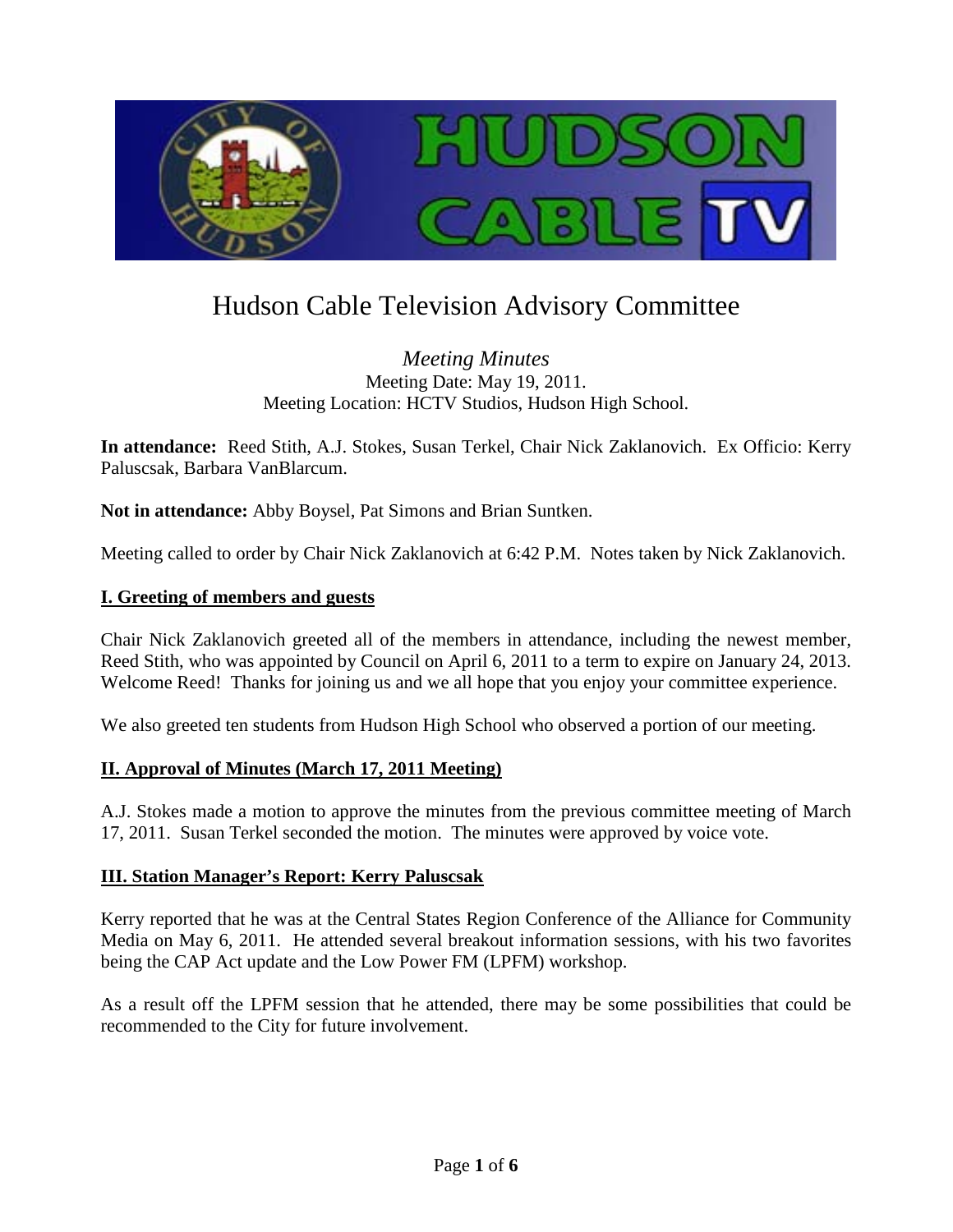# **III. Station Manager's Report: Kerry Paluscsak, continued**

Following the CAP Act update session, the Ohio delegation got together and talked about approaching our State representatives about revisiting Ohio Senate Bill # 117, which is now Ohio RC # 1332, which relates to the state franchise fees paid by the cable television operators in the state. While the CAP Act is intended to address problems on a national level, Ohio needs to act quickly to address Local Access funding in the State of Ohio. Kerry reported that some stations in the state have already ceased operations due to a lack of operating funding. Kerry suggested that our former City Council liaison, Kristina Roegner, who is now our State Representative, could be a vital source for legislative help in the creation and support of legislation that will help HCTV and the Public Access stations in Ohio.

The CAP Act, or the Community Access Preservation Act has been introduced into the sitting U.S. House of Representatives as House Bill number 1746 and has been receiving a lot of good support. The CAP Act will protect the current operations of the station.

Kerry also reported that the Broadcast Journalism class is winding down and will not be renewed for the coming school year. The only good part of that move may be that HCTV may gain some storage space back and may gain access to some camera equipment that the class has been using. It is hoped that the Broadcast Journalism class will be resurrected sometime in the near future.

Kerry reported that HCTV partnered with Solon High School to produce coverage of a girls fastpitch softball game between Hudson and Solon. That coverage is currently airing on our channel 15. It was a good opportunity to work with some of the Solon students and do some training with them.

The Granicus system that we use to air the Public Meeting portion of our system has recently been upgraded to add more capabilities. As a result, the Board of Education meetings are now available on the Granicus system and have been moved off of our video system. Kerry made a presentation to the cabinet committee of the school system administration to explain what Granicus can do in regards to linking the video to the agenda so that viewer can select what portion of the meeting they would like to see. The School Board meetings could also be streamed live, if they chose to purchase an encoder unit that will be housed at the High School. This would allow HCTV to stream our channel 16, 24-hours per day, except for when there is a live stream program going on. If the encoder is purchased, there is a possibility that two different civic meetings could be streaming live at the same time, a situation that is now only being done in San Francisco, CA.

A Hudson High School Senior is doing his three-week work experience internship at the studio, helping out as needed while gaining a well-rounded overview of the operation.

## **IV. Public Access Coordinator's Report – Barbara VanBlarcum**

Barb mentioned the recent article in the Hudson Hub-Times that promoted the Public Access portion of the HCTV operation. The article was written by an Ohio University student as part of a college project with the Hub-Times. The article has resulted in some new interest in Public Access programming. One new producer is planning to create a series of programs on boat safety and boating on Lake Erie. Also, the owner of Western Reserve Music in town is planning to produce a series of programs featuring recitals of some of the music students that he works with.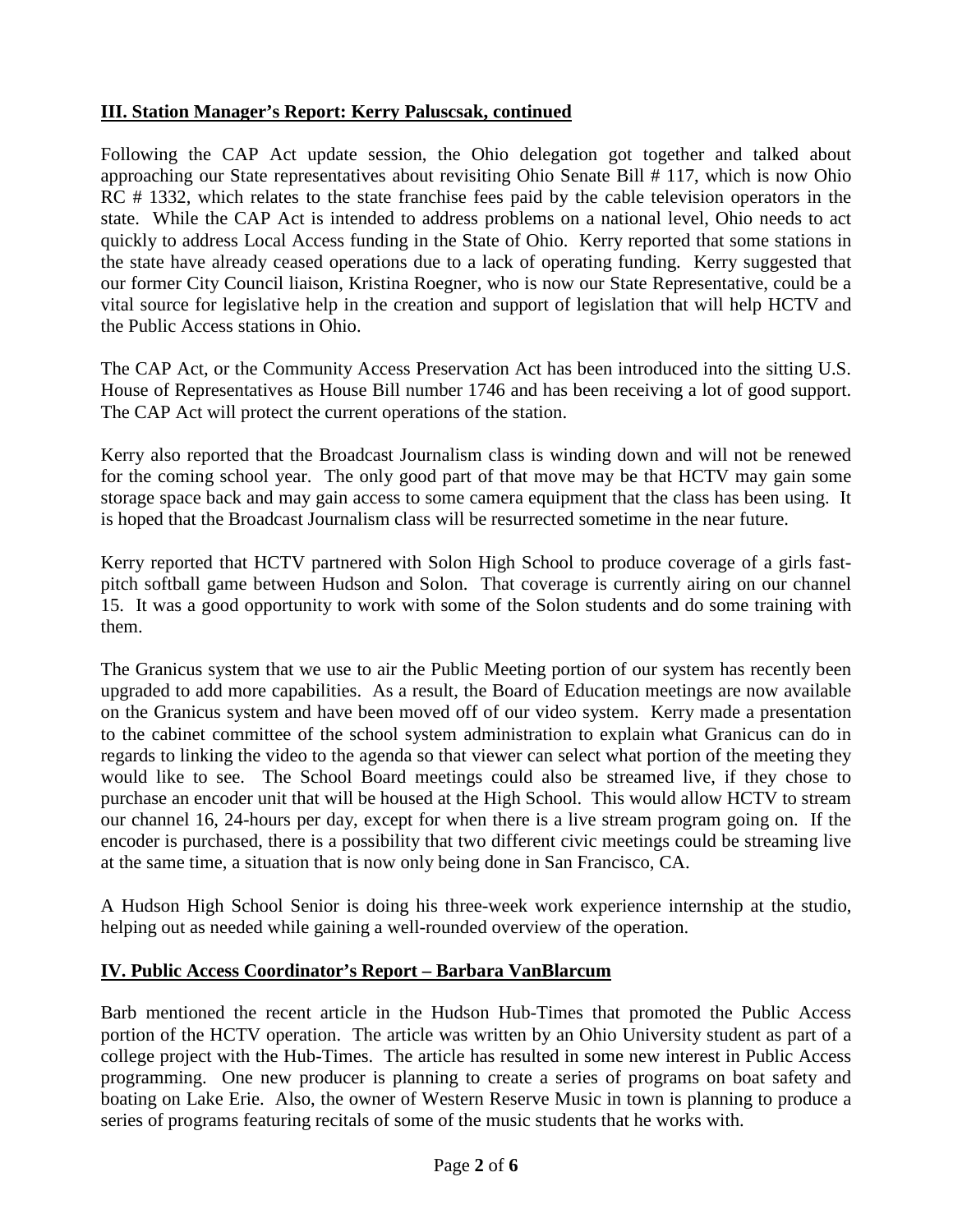## **IV. Public Access Coordinator's Report – Barbara VanBlarcum, continued**

Barb also mentioned that Kabir Bhatia is following through on producing his "Up Late" programs live on a bi-weekly basis, using the HCTV studio facilities. The manager of the Hudson Farmer's Market has also started producing programs related to the Market and the vendors that participate in his Market.

Youseff Graham will be doing in-studio interviews in the next few days for a documentary program that he will be producing. Good Medicine has recorded two new shows and Hudson Montessori School recorded their music recital which will air next week. Joy on the Journey, Christ Church Episcopal and First Congregational Church continue to produce programming.

The 2011 Hudson Expo program will air next week and the Author's Panel discussion from the Ohio Author's Day at the Library has already aired and will air again next week.

## **V. Brain storming session for Community Liaison and committee functions**

We had planned to brainstorm the responsibilities of Community Liaison assignment for Brian Suntken, but since Brian was not at the meeting, we decided to postpone that discussion until the July 2011 committee meeting. At that meeting, we will also discuss the re-alignment of the shared committee responsibilities for all of the committee members.

#### **VI. Fundraising & Programming – Susan Terkel**

Susan reports that efforts to obtain grant assistance from the Burton D. Morgan Foundation did not bear fruit and will not be pursued again until the next grant session. Susan also contacted Tom Murdough who responded in less than 24 hours with a denial.

Susan talked with Frank Youngwerth, who recommended that we contact both of the Rotary Associations in Hudson. The target for the grants was to try to get interns for editing help for programs that were recorded but have never been edited. Susan said the one of the Rotary Clubs helped a group of students form A Taste of Hudson, which now draws 40,000 people to the City. Rotary also helped students recently with a local film festival, a joint effort between Hudson high School and Western Reserve Academy. With that in mind, perhaps one of the Rotary foundations can be persuaded to join in a "video literacy" initiative to foster video production knowledge among the kids of the City.

Susan brought forth several safety video ideas that could be done to promote safety in the home and the community that could be produced by the station. Perhaps the Rotary organizations could be persuaded to get involved with a safety endeavor. Susan suggested brainstorming safetyprogramming ideas at our July committee meeting.

Reed Stith asked if it was a requirement that all programming produced using the station's equipment must be aired. Kerry responded that it was the case that all productions using HCTV's equipment must be cablecast.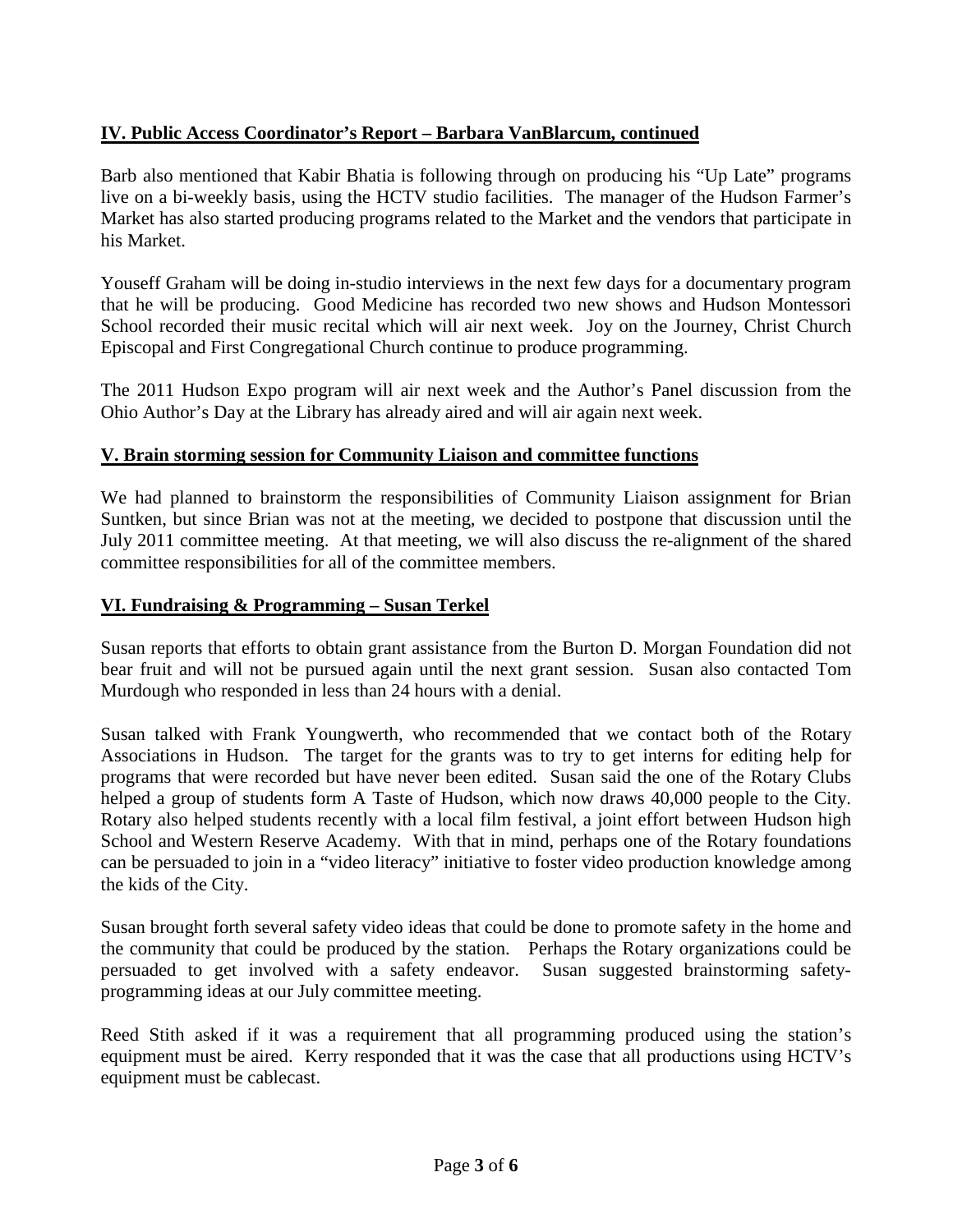# **VI. Fundraising & Programming – Susan Terkel, continued**

Susan mentioned that she had asked Ellen Smith of the Hudson Library about obtaining video literacy books and videos about Video Literacy and video production techniques.

Reed asked about the on-line availability of HCTV programming. Kerry responded that only HCTV or Hudson Schools produced programming is available on our on-line service. No Public Access programming is available on-line.

Susan suggested that perhaps we could some up with a letter to go out to the civic organizations in the city, letting them know that HCTV is available to air programming made by or about their organizations.

Susan also suggested that perhaps we could have an intern build a catalog of the programming that we currently have in archive, particularly the Oral History programming.

Susan mentioned the recent Rotary Film Festival that had participants from both Hudson High School and Western Reserve Academy producing their own movies. Susan thought that perhaps the movies created as part of the Film Festival could be aired by HCTV.

Nick brought up the idea of doing a program about the HCTV operation, showing the citizens what is available and what can be done with the free assets of the station.

## **VII. Volunteer Report - Barbara VanBlarcum**

Youseff Graham continues to work for the station as an intern for his senior year, helping out with productions and general operations. Ginny Frazier continues to record the Hudson Board of Education meetings.

## **VIII. H.R. 1746 (CAP Act) status update**

Kerry reported that the CAP Act, now designated as House Resolution 1746, which was introduced this month into the 112th U.S. Congress consists of four main bullet points: 1. Ensure funding for Public, Educational and Governmental (PEG) stations, such as HCTV, by eliminating unnecessary restrictions on how funds are spent. 2. Eliminate the discriminatory practices in the assignment of PEG channels by the cable companies. For instance, AT&T cable services group all of their PEG sources together into one channel, so the local community channel identity is lost in that type of system configuration. 3. Preservation of PEG support and localism. The localism of PEG channels are in jeopardy because of a lack of support or exposure of the available channels by the cable companies. 4. Provide for a clear definition of the service providers, for instance, AT&T is arguing that it is not a cable company and should not have to react to PEG stations needs because of they do not consider themselves a cable company.

Kerry mentioned that although the CAP Act would be beneficial, getting the state to act in regards to franchising cable systems would be much more timely than any federal regulations.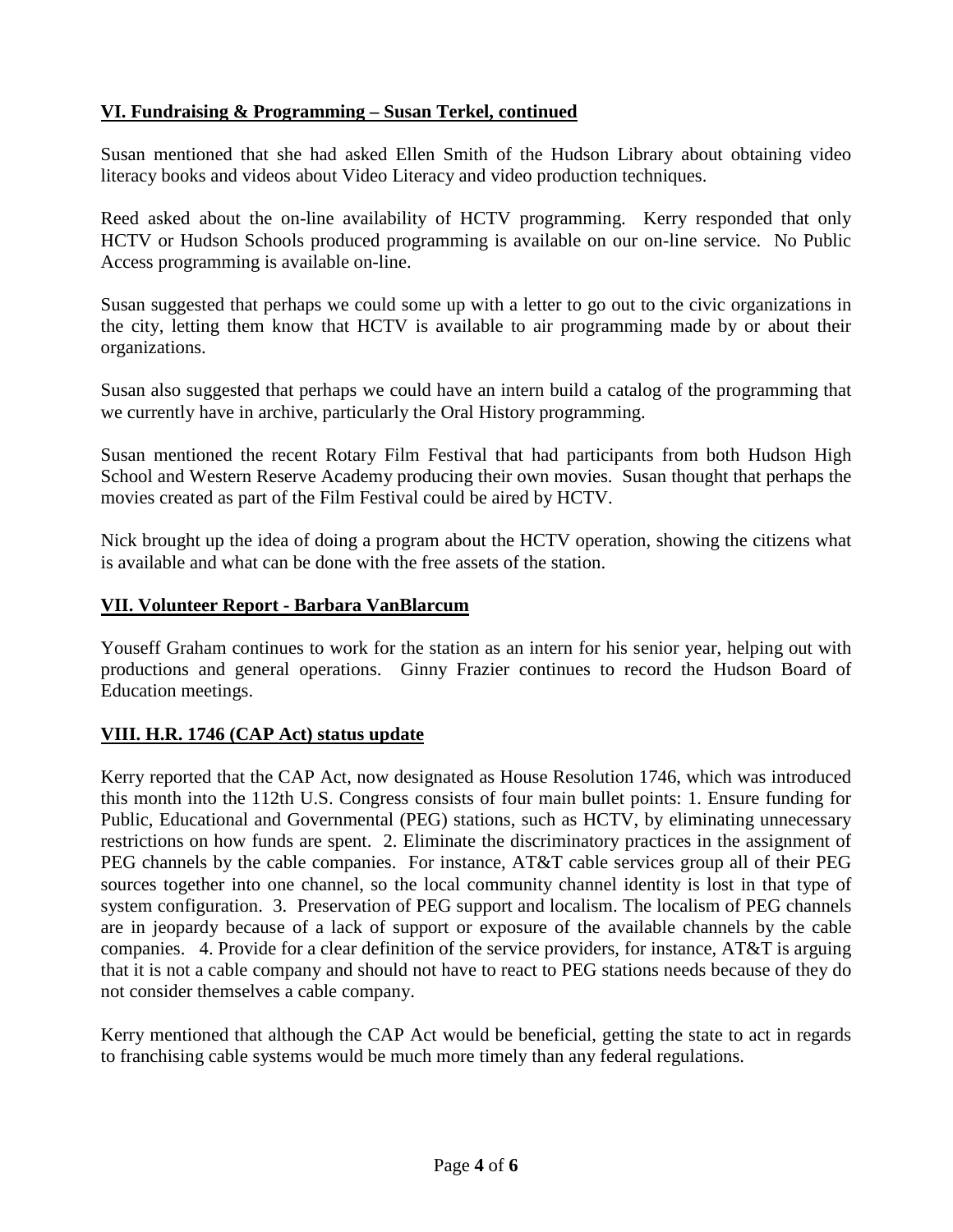# **VIII. H.R. 1746 (CAP Act) status update, continued**

Nick added that he had sent letters to all 20 of the Ohio congressional representatives asking for support of the CAP Act. He received responses from five Representatives and Senators, including three letters from Congressman Steven LaTourette, the last of which indicated that he was a cosponsor of the CAP Act legislation and is fully in favor of getting the act approved.

Kerry mentioned that the Alliance for Community Media has a good web site regarding CAP Act information. It can be accessed at: www.alliancecm.org. Kerry also said that the main benefactors of the existence of HCTV, the religious organizations that use HCTV and the Board of Education should be encouraged to do their part in getting the federal CAP Act as well as any State initiative approved.

During the discussions of the CAP Act update, other subjects also came up and are included here:

Susan asked what percentage of the community is able to receive HCTV programming via Time-Warner. Kerry replied that 62% of the households in Hudson are connected to Time-Warner. Susan asked if the remaining citizens could access HCTV via streaming on the Internet. Kerry said that the video on-demand links for access to HCTV programming are located on the front page of the City of Hudson web site, but that none of the Public Access programming is available via streaming at this time.

Susan asked why full live streaming is not done and Kerry replied that it would be an additional cost to do that. An extra encoder would be needed to provide 24 hour streaming capability and an additional yearly charge would be required to stream all of the programming currently seen on channel 15. Kerry said that both live streaming and on-demand service would be available if we would decide to move to full streaming. Susan suggested that perhaps a grant could be solicited to cover the cost of live and on-demand streaming of the cannel 15 programs.

Reed asked about the possibility of using a You Tube-type format for streaming HCTV programming. Kerry said that if we did live streaming, it would be available on mobile devices, just as You Tube videos are. Reed also mentioned that web streaming might be a method to better track the numbers of viewers that would watch a particular program.

Reed mentioned that he had recently been privileged to view the original journals of David Hudson at the Western Reserve Academy and suggested that maybe a program could be produced acting out the Hudson journals and the history of Hudson.

Reed then mentioned an idea of the Hudson merchants having closed circuit availability to our programming. Susan suggested that the merchants could also be involved in documenting Hudson on a one-month rotating basis such as a short time capsule of 2-5 minutes of video history.

## **IX. Grant Applications**

Susan repeated that it would be a good idea to apply for a grant for adding more web streaming capabilities to the station.